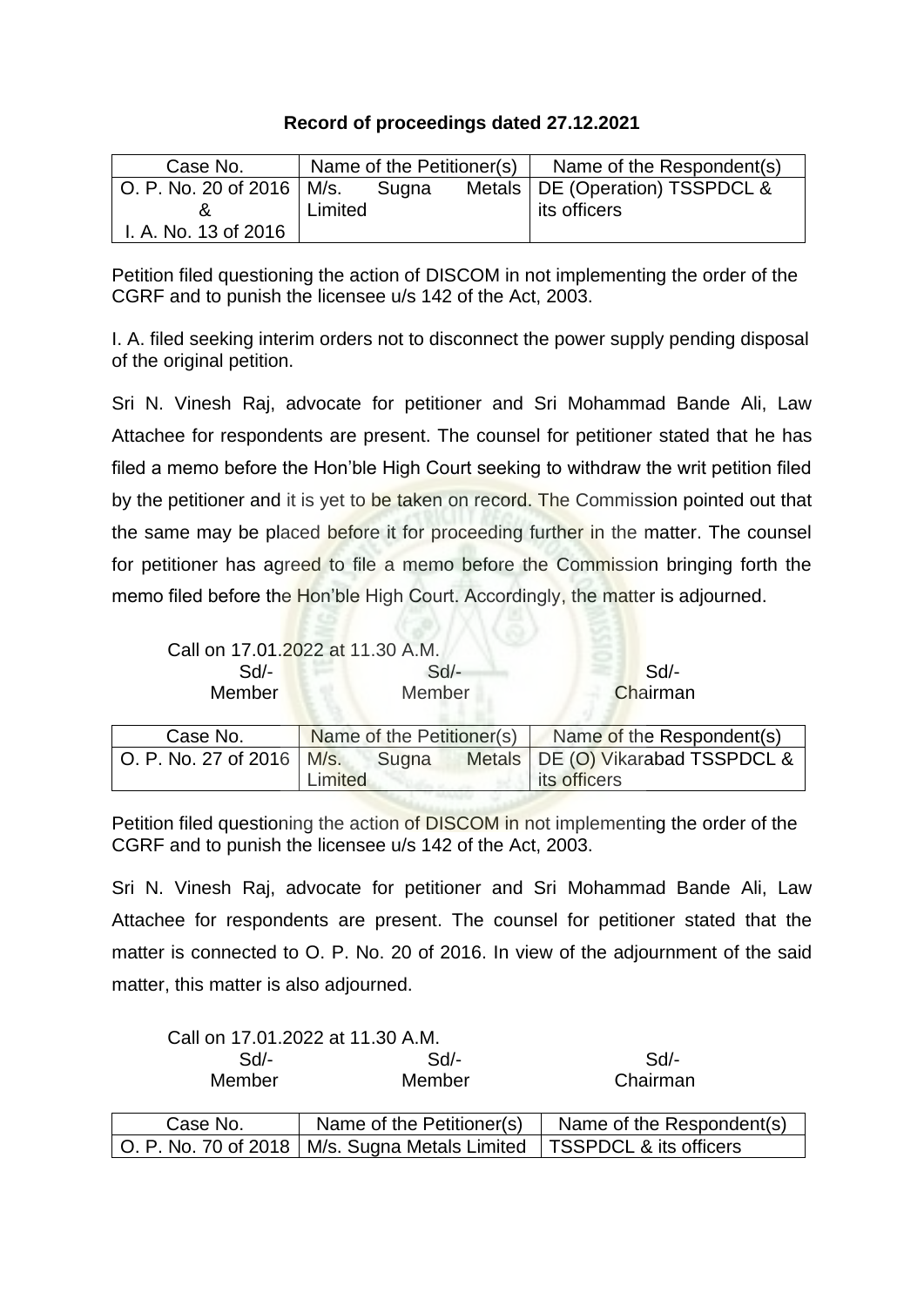Petition filed seeking directions to readjust the open access demand and to punish the licensee for not refunding the excess amount collected towards charges.

Sri N. Vinesh Raj, advocate for petitioner and Sri Mohammad Bande Ali, Law Attachee for respondents are present. The counsel for petitioner stated that the petitioner had filed the present petition in respect of refund of excess amount collected towards open access charges. The licensee is computing the demand charges contrary to the orders of the Commission and the explanation provided thereof. The counsel for petitioner sought to explain the drawl of energy from the DISCOM and drawl of energy from open access sources. The petitioner's consumption is explained through the tables and bills filed by it with regard to recorded demand and contracted demand. He relied on the provisions of the regulation on open access, interim balancing and settlement code along with the provisions of the Act, 2003. It is his case that the open access drawl is within the contracted demand and as such, cannot be penalized stating that the consumer is exceeding the contracted demand.

While calculating the demand charges, the licensee has to segregate the demand availed from open access and the demand availed from the DISCOM and in case of exceeding the demand of the DISCOM then only, the petitioner is able to pay penal charges. On the contrary, the licensee is seeking to club the demand and treat the petitioner as a consumer exceeding the contracted demand and imposing penalty for excess RMD. The licensee is clubbing the open access drawls by the consumer even before arriving at the RMD from the DISCOM, thereby the petitioner is mulcted with additional open access charges and penalty contrary to the orders of the Commission. He sought to demonstrate the erroneous calculations made by the DISCOM.

The representative of the licensee sought to defend the action stating that the regulation requires the open access drawls should not exceed the CMD contracted with the licensee. In the case of the petitioner, upon considering the data relating to open access drawls for each time block of 15-minutes, it appears that there are intermittent drawls from open access and such drawl is in excess of the CMD with the DISCOM when considered for billing. As seen from the details filed before the Commission, it is stated that the consumer is charged to penalties only in case of the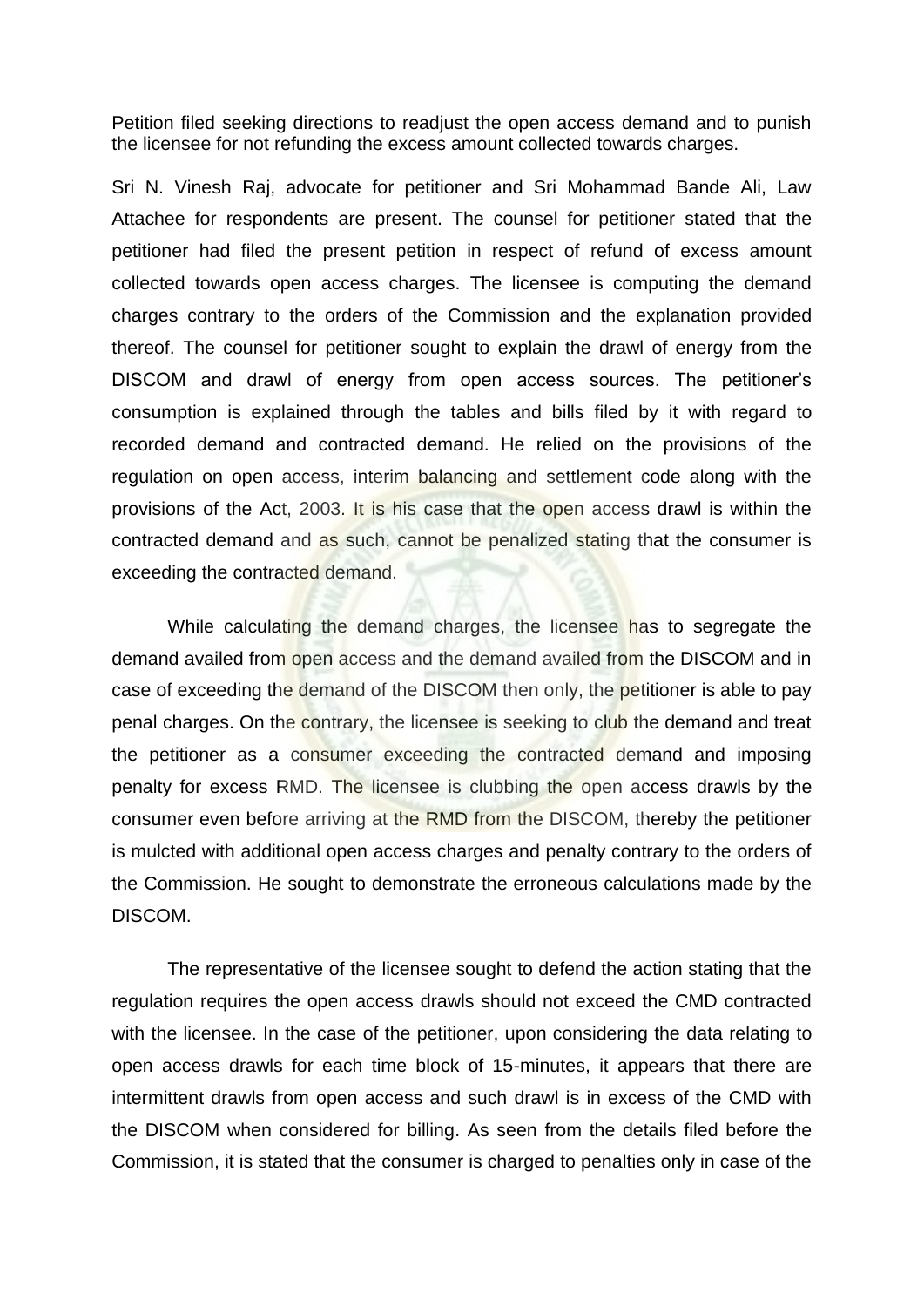excess RMD, which has been drawn from the grid, which is not contrary to the orders of the Commission. It is also stated that for the period when there is no drawl from open access, benefit of CMD with DISCOM has been acceded to. However, in the absence of drawl of open access power also, the consumer has exceeded the CMD on certain days, thereby it has attracted penal charges over exceeding the CMD, as RMD is more than the contracted demand.

The representative of the respondent pointed out that the petitioner is not calculating the CMD and open access drawls in terms of the regulation and orders of the Commission. As such, the consumer is stating that it is being burdened with penalty and additional charges, which is not the case of the licensee. The representative of the consumer extensively relied on the details of charts filed by the DISCOM along with its response to the petition.

The Commission felt that there seems to be contradiction in understanding of both the parties in giving effect to the calculation. At this stage, the officer of the licensee, who is present in the hearing, sought to underline that the billing is done in accordance with the orders of the Commission, but the data is considered for whole month after ascertaining the block-wise consumption of both DISCOM drawl and open access drawl.

Considering that the counsel for petition is unable to figure out the case of the consumer, the Commission sought to know the CMD contracted and according to him, what was the actual drawl from the open access. The counsel for petitioner though stated certain figures, but sought time to understand and submit the same before the Commission on the next date of hearing, as it involved lot of technical jargon. In view of the submissions, the matter is adjourned.

Call on 17.01.2022 at 11.30 A.M.

Limited

& I. A. No. 25 of 2017

| Sd       | $Sd$ -                    | Sd/-                                                                |
|----------|---------------------------|---------------------------------------------------------------------|
| Member   | Member                    | Chairman                                                            |
| Case No. | Name of the Petitioner(s) | Name of the Respondent(s)                                           |
|          |                           | O. P. No. 16 of 2017   M/s. Sundew Properties   TSSPDCL & TSTRANSCO |